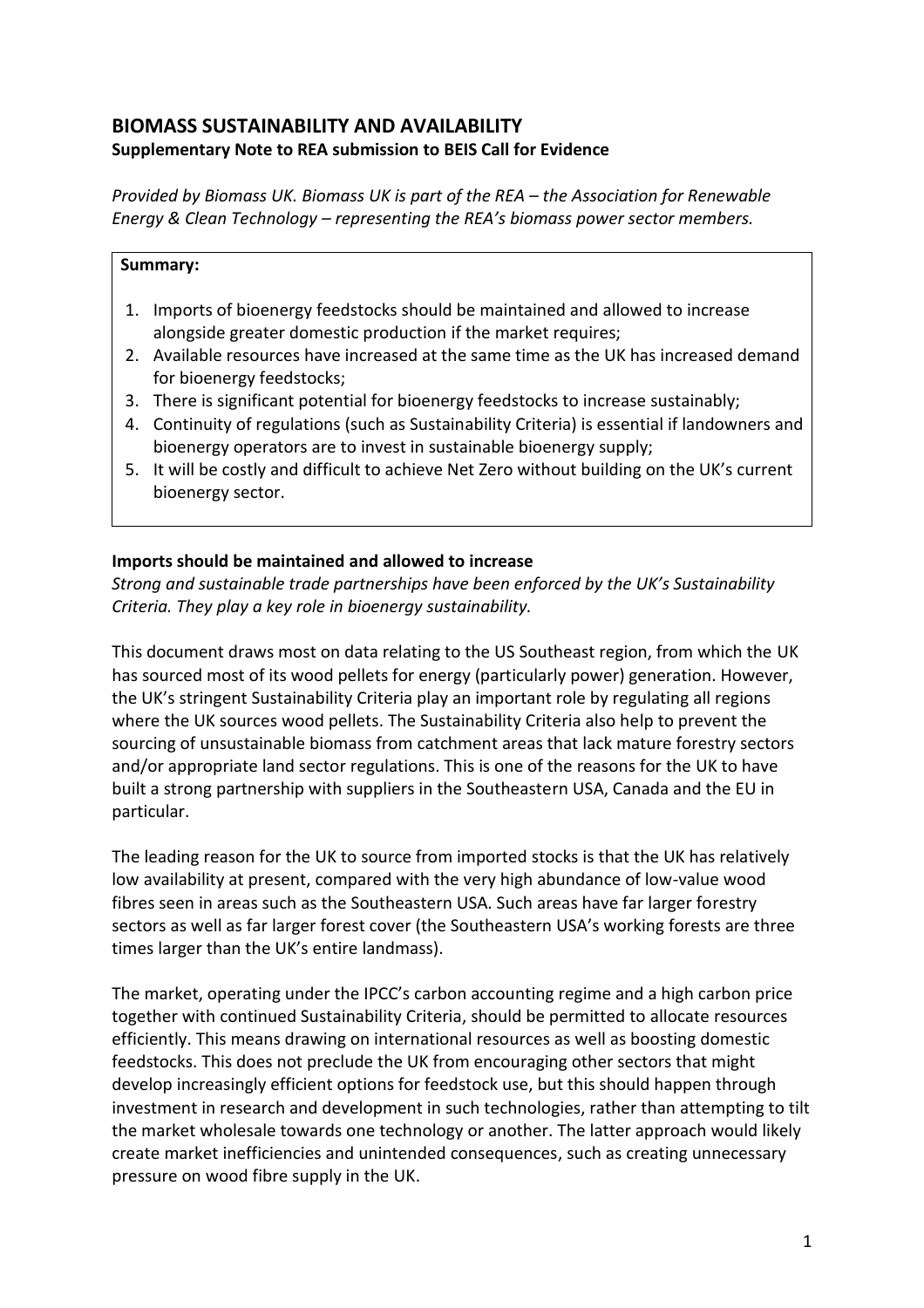The UK can and should be making more use of bio-resources in order to create carbon sinks (such as through greater timber use in buildings<sup>1</sup>) and to support sustainable management of forests. The market for low-value wood fibres increases the efficiency of such operations, while the UK's Sustainability Criteria add a layer of regulatory protection to forests internationally. The UK, which has the institutional capacity and expertise to scrutinise its supply chains, should not shy away from this role in supporting higher standards and ambitions in global forestry.

## **Useful evidence/research on high value of imports:**

| <b>Source</b>                                    | <b>Author/Publisher</b>         | Link |
|--------------------------------------------------|---------------------------------|------|
| Wood Supply Trends in the US South               | Forest2Market                   | Link |
| Status and prospects for renewable energy using  | Dale et al., GCB Bioenergy      | Link |
| wood pellets from the southeastern United States |                                 |      |
| Land Use Policies for a Net Zero UK              | <b>Climate Change Committee</b> | Link |
| Biomass in a Low-Carbon Economy                  | <b>Climate Change Committee</b> | Link |

## **Resources have increased alongside largescale biomass supply**

*Supply under the current Sustainability Criteria has led to net growth, not depletion, of relevant resources.*

In the Southeastern USA, which supplied 63% of the wood pellets imported to the UK in 2019,<sup>2</sup> the relevant supplier forests have increased tree cover by 3% and forest inventories by 112% since 1953 (when USFS records began), indicating a larger carbon sink. This trend has continued in the past decade, during which around 3-4% of standing forest inventories were harvested for multiple industries, mainly timber. Of this harvested volume, around 4% typically goes towards pellet exports, meaning that around 0.1% of forest inventories are used for pellet production, compared to around 0.7-1% annual net growth (overall growth is around 4-5%).<sup>3</sup> Therefore the forests are increasing inventories year-on-year whilst also supplying multiple industries.

These positive trends are shown in analysis of independent US Forest Service data. For example, Drax's Catchment Area Analyses, conducted by Hood Consulting and Forisk Consulting, show that the supply areas across the Southeastern US increased forest inventory by 6.10-15.66%.<sup>4</sup> Other analyses have shown an excess available resource across the US. The US Department for Energy estimated over 1 billion dry tons of forest and agriculture resources were available.<sup>5</sup> Similar trends are seen in other supplier regions

<sup>1</sup> <https://www.theccc.org.uk/publication/biomass-in-a-low-carbon-economy/> p.11

<sup>2</sup> <https://www.gov.uk/government/statistics/dukes-foreign-trade-statistics>

<sup>3</sup>[https://www.forest2market.com/hubfs/2016\\_Website/Documents/20151119\\_Forest2Market\\_USSouthWood](https://www.forest2market.com/hubfs/2016_Website/Documents/20151119_Forest2Market_USSouthWoodSupplyTrends.pdf) [SupplyTrends.pdf](https://www.forest2market.com/hubfs/2016_Website/Documents/20151119_Forest2Market_USSouthWoodSupplyTrends.pdf)

<sup>4</sup> <https://www.drax.com/sustainability/sustainable-bioenergy/catchment-area-analyses/>

<sup>5</sup> [https://www.energy.gov/sites/prod/files/2016/08/f33/BillionTon\\_Report\\_2016\\_8.18.2016.pdf](https://www.energy.gov/sites/prod/files/2016/08/f33/BillionTon_Report_2016_8.18.2016.pdf)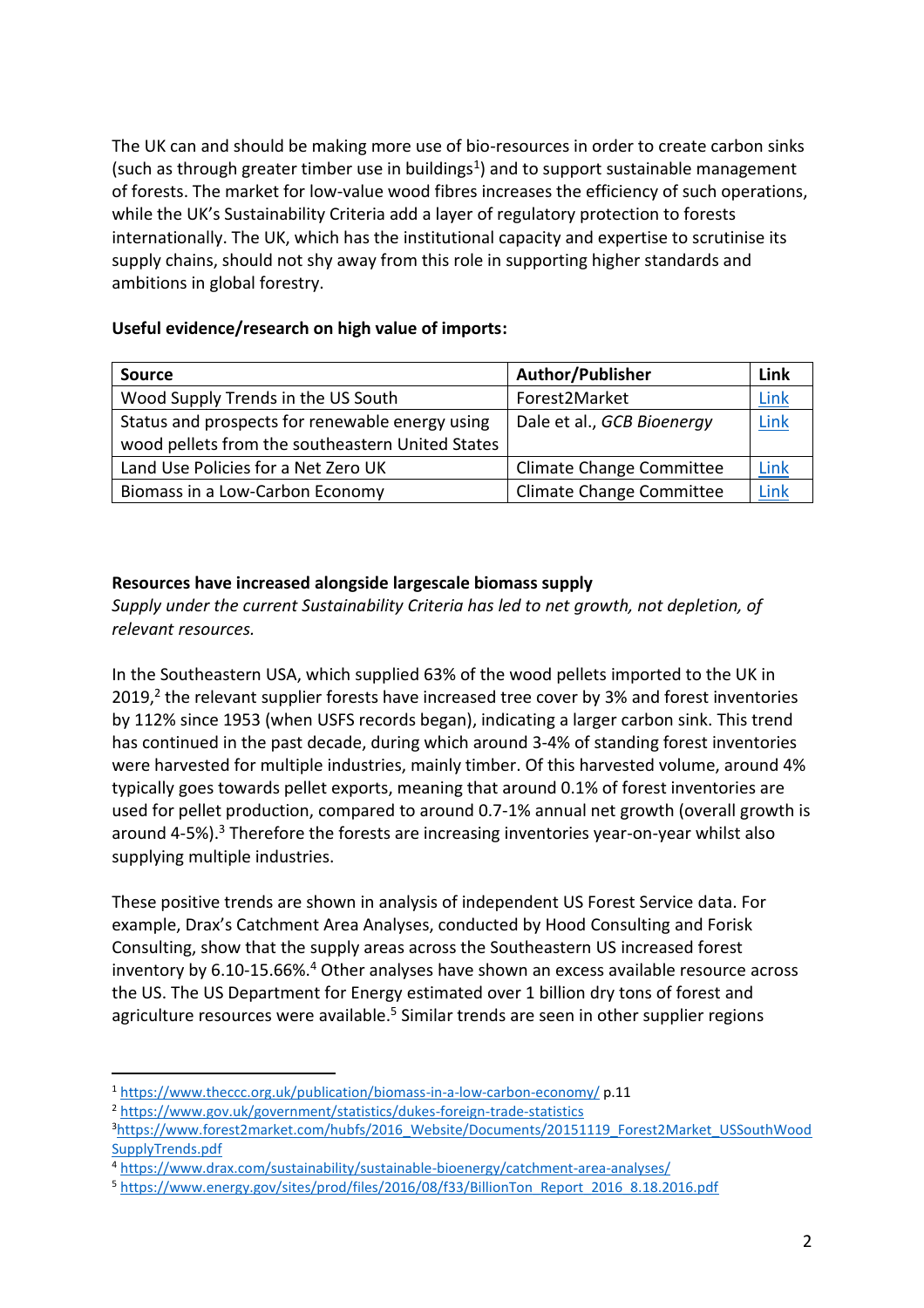around the world, although regional conditions are relevant, and the UK's Sustainability Criteria are highly effective in monitoring such conditions.

Such positive trends are the direct result of revenues from wood products. Analysis of US Forest Service data shows a clear and consistent positive correlation between the presence of market investment in forests and growth rates, standing inventories and tree cover across hardwoods and softwoods.<sup>6</sup> Even in the UK, woodland management has been dependent on revenues and woodland health and tree cover has fallen where forestry has not been incentivised. For this reason, a coalition of environmental NGOs supported the government's woodfuel strategy of 2007, and the strategy has been credited with supporting woodland management improvements in England and Wales.<sup>7</sup> Looking internationally, the same principles apply: not-for-profit or state management of woodlands are the exception, not the rule. In the face of higher risks from land use change, climate change and other threats, forests around the world can benefit from private sector investment in market operations.

| <b>Source</b>                                      | Author/Publisher              | Link |
|----------------------------------------------------|-------------------------------|------|
| How is wood-based pellet production affecting      | V. Dale et al. (2017), Forest | Link |
| forest conditions in the southeastern United       | <b>Ecology and Management</b> |      |
| States?                                            |                               |      |
| Historical Perspective on the Relationship between | Forest2Market                 | Link |
| Demand and Forest Productivity in the US South     |                               |      |
| Use of high carbon North American woody biomass    | DECC/BEIS/Ricardo Energy      | Link |
| in UK electricity generation                       | & Environment                 |      |
| The US South's biomass sourcing areas analysed -   | <b>Drax</b>                   | Link |
| <b>Catchment Area Analyses</b>                     |                               |      |

#### **Useful evidence/research on resource performance to date:**

## **Biomass has significant potential to increase supply**

*Biomass supplies can increase further to meet higher demand, without undermining sustainability.*

Current estimates of biomass potential are conservative. It is very likely that rising demand for biomass can be met sustainably, based on trends seen in supply regions so far. The Government should not try to predict these (since they are dependent on highly diverse local conditions) and instead apply the existing Sustainability Criteria to ensure supply chains are properly managed and transparent.

The most obvious place for the UK to increase its supply of bioenergy feedstocks is from the UK. We encourage Government to continue investing in diversification of feedstocks, such

<sup>6</sup>[https://www.forest2market.com/hubfs/2016\\_Website/Documents/20170726\\_Forest2Market\\_Historical\\_Per](https://www.forest2market.com/hubfs/2016_Website/Documents/20170726_Forest2Market_Historical_Perspective_US_South.pdf) spective US South.pdf p.24

<sup>7</sup> [https://www.wcl.org.uk/docs/2009/Link\\_position\\_statement\\_Woodfuel\\_Strategy\\_03Jul09.pdf](https://www.wcl.org.uk/docs/2009/Link_position_statement_Woodfuel_Strategy_03Jul09.pdf)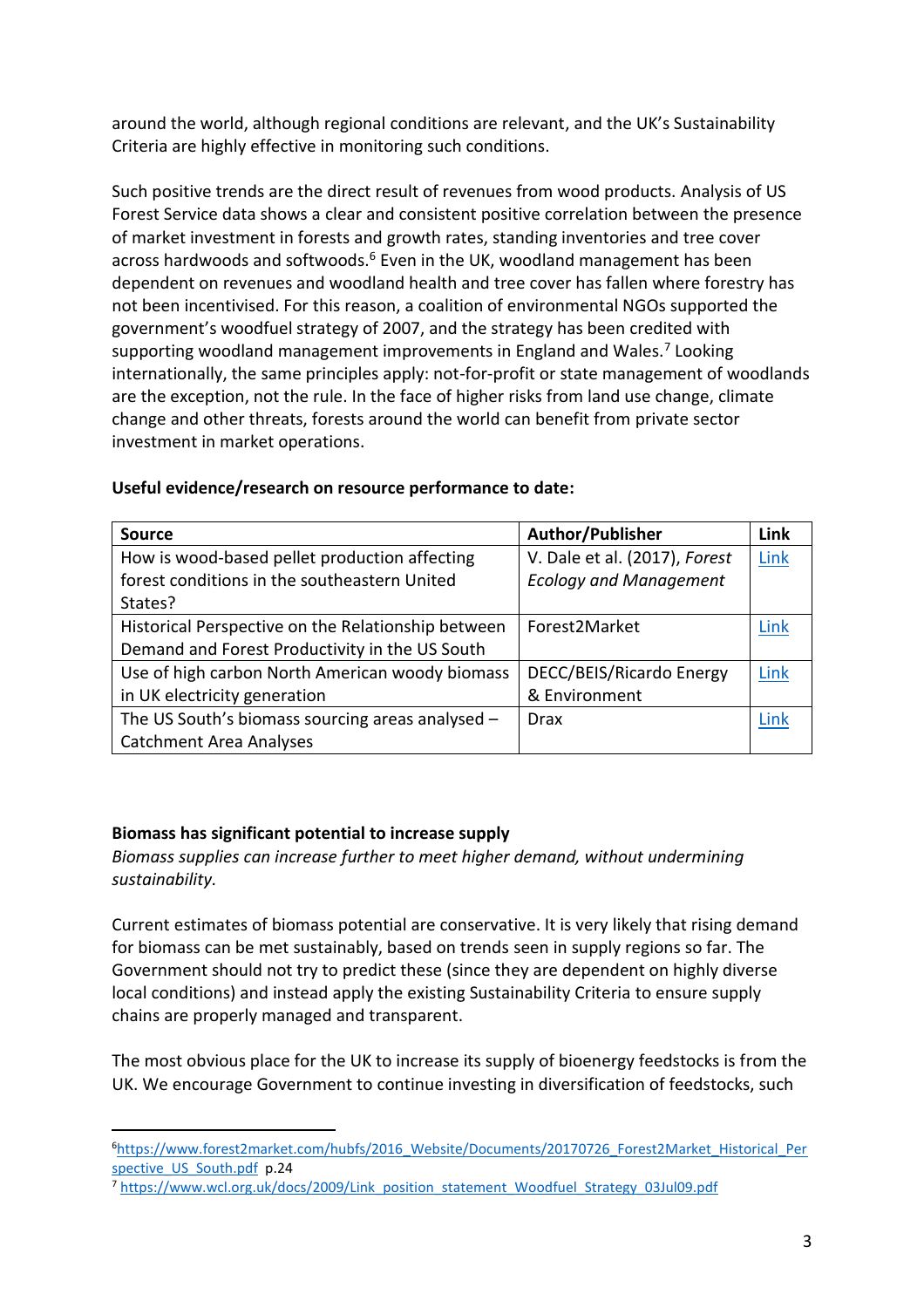as through its Biomass Feedstocks Innovation Programme and through further investment in bioenergy technologies. We would also encourage DEFRA to recognise the role of bioenergy in afforestation and investment in British woodlands. This was notably absent from the recent England Trees Action Plan,<sup>8</sup> whereas Scotland, which has a more active forestry sector, officially recognises the role of bioenergy as part of a prosperous and sustainable land sector. Evidence from the ESME model, which has been supported by the National Farmers Union, suggests an additional  $1.0 - 1.8$  Mha of land could be potentially available for other agricultural uses, including bioenergy feedstock production (without impacting food production). Planting around 1.4 Mha of second-generation energy crops could deliver between 70-105 TWh of feedstock annually. <sup>9</sup> This figure did not factor in the impending switch to ELMS, which may support additional energy crop production due to the environmental benefits of some crop species (e.g. supporting water management).

Despite this potential, Government should not attempt to bias the market against sustainable imports of bioenergy feedstocks. The market is best placed to identify and allocate efficient use of feedstocks through price signals, assuming robust international carbon accounting (as set out by the IPCC), a high carbon price and consistent Sustainability Criteria that apply to the whole supply chain.

As mentioned above, the Sustainability Criteria have a role in preventing feedstock supply from higher risk regions and encouraging the use of highly developed certifications such as the Sustainable Biomass Program. This permits flexibility for the market to seek out lowvalue fibres in areas with strong regulations and mature forestry sectors.

We encourage the UK Government to convene a working group with industry and academia to analyse the full potential of global feedstock supply, assessing both the UK's possible usage and international demand in line with IPCC scenarios. This should draw on industry understanding of the use of particular feedstock types and not simply assume unrealistic worst-case scenarios, as some studies have done.

| <b>Source</b>                                     | <b>Author/Publisher</b>  | Link |
|---------------------------------------------------|--------------------------|------|
| UK Biomass Availability Modelling: Scoping Report | Supergen Bioenergy Hub   | Link |
| <b>Billion-Ton Report</b>                         | US Department of Energy  | Link |
| Forests: Carbon sequestration, biomass energy, or | A. Favero et al. (2020), | Link |
| both?                                             | <b>Science Advances</b>  |      |

#### **Useful evidence/research on potential availability in future:**

#### **Continuity is key for a thriving industry**

<sup>8</sup> England Trees Action Plan 2021 to 2024, [https://www.gov.uk/government/publications/england-trees](https://www.gov.uk/government/publications/england-trees-action-plan-2021-to-2024)[action-plan-2021-to-2024](https://www.gov.uk/government/publications/england-trees-action-plan-2021-to-2024)

<sup>9</sup> Energy Technologies Institute, *Increasing UK biomass production through more productive use of land*, [https://www.eti.co.uk/library/an-eti-perspective-increasing-uk-biomass-production-through-more-productive](https://www.eti.co.uk/library/an-eti-perspective-increasing-uk-biomass-production-through-more-productive-use-of-land)[use-of-land](https://www.eti.co.uk/library/an-eti-perspective-increasing-uk-biomass-production-through-more-productive-use-of-land)